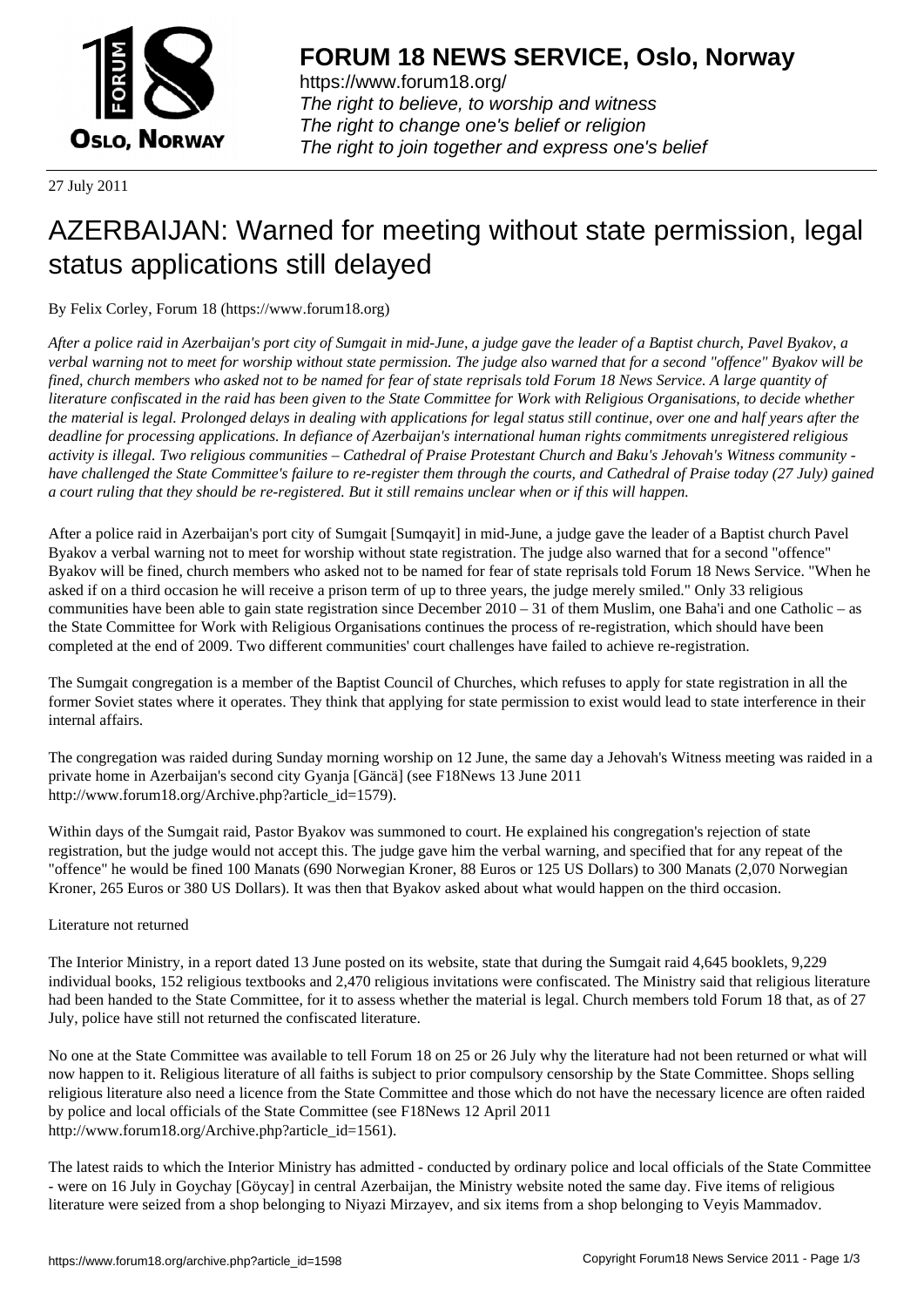For the books were confiscated, why the books were confidential happen to the shops cannot freely selling  $\mathcal{A}$ religious literature. The telephone of the regional State Committee official based in the town of Agdash, Nizami Mammadov, went unanswered each time Forum 18 called on 26 July.

"Just the latest lie forced out of them just to tick the box"

Re-registration should have been completed by the end of 2009. As of 8 December 2010, a total of 510 communities (493 Muslim and 17 of other faiths) were listed on the State Committee website as having gained re-registration. It was not until 7 July that three further communities achieved re-registration and were added to the published list of religious communities, two mosques and the Catholic Church. A further 29 mosques and one Baha'i community were re-registered and, on 25 July, added to the list on the State Committee website.

These long delays have caused great frustration among many religious communities. The harsh 2009 Religion Law specifies - in defiance of Azerbaijan's international human rights commitments - that unregistered religious activity is illegal (see F18News 7 April 2011 http://www.forum18.org/Archive.php?article\_id=1559).

The July 2011 additions brought the total number of communities with legal status to 543. This total – which remains current as of 27 July - comprises 524 registered Muslim communities, plus 19 communities of other faiths (6 Jewish, 3 Molokan, 2 Baha'i, 2 Georgian Orthodox, 1 Russian Orthodox, 1 New Life Protestant, 1 Lutheran, 1 Albanian Udi Christian, 1 Catholic and 1 Hare Krishna).

A large number of religious communities – including many mosques, almost all Protestant communities, as well as Jehovah's Witnesses – have been waiting for re-registration since 2009 in vain (see eg. F18News 8 June 2011 http://www.forum18.org/Archive.php?article\_id=1578).

State Committee Chair Hidayat Orujev claimed on 21 July that 559 religious communities now had registration, 525 of them Muslim, and 34 of other faiths, the APA news agency reported the same day. He identified the non-Muslim communities as 23 Christian, seven Jewish, three Baha'i and one Hare Krishna. However, as of 27 July, only 543 communities were listed on the State Committee's website as having registration. No one at the State Committee was available to tell Forum 18 on 25 or 26 July whether the 15 extra non-Muslim communities and one extra Muslim community identified by Orujev have been re-registered or not and, if so, to identify them.

One member of a religious community whose application has remained unanswered since 2009 told Forum 18 that they contacted the State Committee after Orujev's comments were published to find out if they have been registered. They also enquired who the other newly registered communities were. "The official replied that the State Committee merely held an event where Orujev mentioned all the Christian communities which existed, including ours, which are still functioning in accordance with our old registration," the religious community member told Forum 18. "Asked when they will re-register us, he replied that there is no news. So it's just the latest lie forced out of them just to tick the box."

Despite State Committee claims that the old registration will be accepted by the authorities, some communities have still been forcibly prevented from meeting – in one case by riot police (see F18News 8 April 2011 http://www.forum18.org/Archive.php?article\_id=1560).

## Holy See – Azerbaijan Agreement

Azerbaijan's Catholic community – like many other religious communities – lodged its registration application in 2009. It was finally able to gain legal status after an Agreement between Azerbaijan and the Holy See came into force. This happened on 6 July when Archbishop Dominique Mamberti, the Holy See's Secretary for Relations with States, and Elmar Mammadyarov, Azerbaijan's Foreign Minister, exchanged the instruments of ratification at the Vatican, Vatican Information Service noted the same day.

The Agreement was signed in the capital Baku on 29 April by the Holy See's then nuncio to Azerbaijan, Archbishop Claudio Gugerotti, and Orujev of the State Committee. It was ratified by the Milli Mejlis on 27 May (see F18News 8 June 2011 http://www.forum18.org/Archive.php?article\_id=1578).

The Agreement specifies that the Catholic Church in Azerbaijan remains subject to local laws. This meant that it had to gain registration of its statutes from the State Committee like other religious communities. Foreign priests and nuns will still require visas and work permits.

## Court hearings, and hearings..

Two religious communities – Cathedral of Praise Protestant Church and Baku's Jehovah's Witness community - are known to have challenged the State Committee's failure to re-register them through the courts.